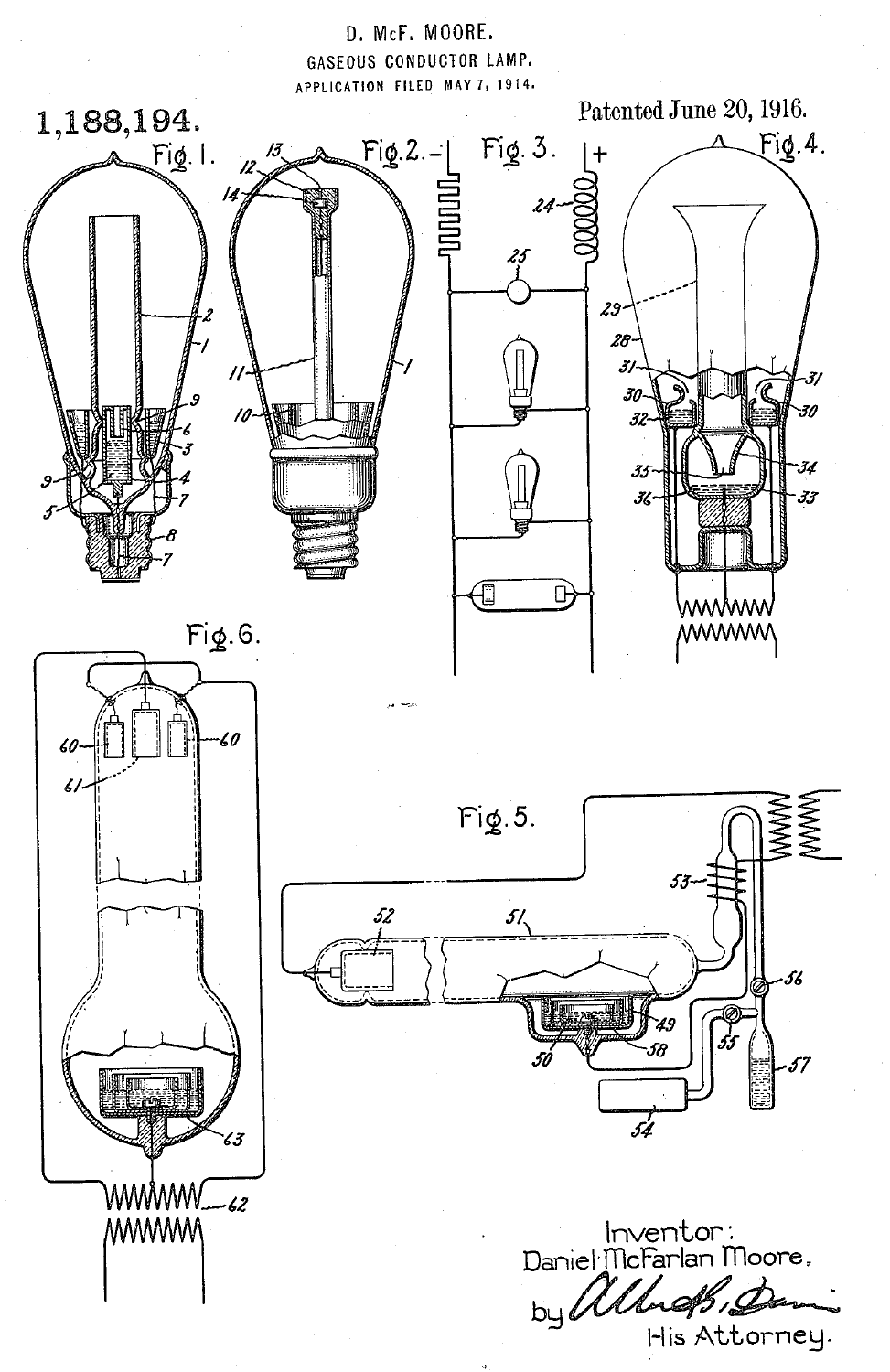## **UNITED STATES PATENT OFFICE. GATES PATE)**<br>
GE EAST ORANGE, NEW JERS<br>
MPANY, A CORPORATION OF<br>
GASEOUS-CONDUCTOR LAMP.<br>
Specification of Letters Patent.<br>
ation filed May 7, 1914. Serial No. 83

**DANIEL McFARLAN MOORE, OF EAST ORANGE, NEW JERSEY, ASSIGNOR TO GENERAL ELECTRIC COMPANY, A CORPORATION OF NEW YORK.** 

**1,188,194. Speeiflcation of Letters Patent. Patented June 20, l916.** 

**Application Aled May 7,1914. Serial No. 836,871.** 

Be it known that I, DANIEL MCFARLAN in the appended claims.<br>cone, a citizen of the United States, resid- Merely for purposes of illustration I have MOORE, a citizen of the United States, resid-<br>
ing at East Orange, county of Essex, State Shown in the accompanying drawings some ing at East Orange, county of Essex, State 5 of New Jersey, have invented certain new

- and useful Improvements in Gaseous-Con- vention mav be embodied, and in which—<br>ductor Lamps, of which the following is a Figure 1 is a longitudinal section through ductor Lamps, of which the following is a Figure 1 is a longitudinal section through specification.<br>a lamp suitable for operation on direct cur-
- **10** vices in which an electrical discharge takes trodes constructed in accordance with my **45** place between electrodes in a vessel contain- invention; Fig. 2 is a longitudinal section place between electrodes in a vessel contain- invention; Fig. 2 is a longitudinal section<br>ing more or less rarefied vapors or gases, of a similar lamp having a short gaseous and more particularly to devices of this character in which the electrical discharge **i5** is such that the gas or vapor is rendered tions, showing how a plurality of various luminous and hence the device can be used forms of lamp embodying my invention luminous and hence the device can be used

when subjected to an electrical discharge 20 under suitable conditions, and in many re-

- this character regardless of the particular of a straight tube gaseous lamp provided gas or vapor used, although in other re- with an automatic feed valve and having gas or vapor used, although in other re- with an automatic feed valve and having<br>spects it especially relates to gases of high an improved electrode constructed in ac-
- which have a comparatively high conduc- a lamp containing neon and constitutive and emit a light suitable for the pur-<br>tivity and emit a light suitable for the pur-<br>operate upon alternating current. tivity and emit a light suitable for the pur-

The principal object of my invention is **30** to produce a gaseous conduction device which is particularly adapted to utilize neon as a gaseous conductor.

**35** of gaseous conductive devices in general may be improved and their efficiency in-

conduction lighting devices which will op-<br>40 erate either on alternating or direct current,

and which are so compact as to be compar- may be any gas suitable for the purpose, able in dimensions with the incandescent such as nitrogen or carbon dioxid, but which able in dimensions with the incandescent

**45** combine the electrodes and the gas or vapor similar gas. In order that the light giving **100**  45 combine the electrodes and the gas or vapor similar gas. In order that the light giving<br>that the potential between the electrodes column may be of considerable length, I<br>and the gaseous conductor is reduced to a provide and the gaseous conductor is reduced to a

rious details of construction as hereinafter by means of a directing device or barrier 2,

66 tion which are more fully hereinafter de- tudinally of the bulb. The barrier is pref- **110** 

*I's all whom it may concern:* scribed and pointed out with particularity Be it known that I, DANIEL MCFARLAN in the appended claims.

of the many various forms in which my in- 60<br>vention may be embodied, and in which—

My invention relates to vacuum tube de- rent and provided with improved elecof a similar lamp having a short gaseous column and provided with a different form of cathode; Fig. 3 is a diagram of connec-<br>tions showing how a plurality of various 70 as a source of artificial light. may be connected in parallel and all may<br>Any gases and vapors become luminous be started by an inductive discharge if be started by an inductive discharge if<br>necessary; Fig. 4 is a view partly in section **20** under sriitable conditions, and in many re- of a lamp provided with other forms of **76**  spects my invention relates to devices of electrodes; Fig. 5 is a view partly in section spects it especially relates to gases of high an improved electrode constructed in acconductivity, such as neon, or similar gases cordance with my invention; Fig. 6 shows 80 **25** conductivity, such as neon, or similar gases cordance with my invention; Fig. **6** shows **80** 

pose desired.<br>The particular form of device which I<br>The principal object of my invention is have illustrated in Fig. 1 as one embodiment of my invention is a gaseous conduction de- 85<br>vice suitable for the production of light and made of the general form and dimensions of an incandescent lamp having a filament. A further object is to provide improved of an incandescent lamp having a filament.<br>ectrodes by means of which the operation For convenience I designate this device a electrodes by means of which the operation For convenience I designate this device a<br>of gaseous conductive devices in general filamentless or gaseous conduction lamp to 90 indicate that the light is produced from a creased. example as example as example as example to mean an example to mean and a further object is to provide gaseous incandescent filament. The particular form incandescent filament. The particular form<br>of lamp shown in Fig. 1 comprises a bulb 1 containing a suitable atmosphere which 95 may be any gas suitable for the purpose, lamps commonly used. is preferably one of the rare gases of good<br>Another object of my invention is to so conductivity, such as neon or helium, or a Another object of my invention is to so conductivity, such as neon or helium, or a minimum.<br>A still further object is to improve gas- course inside the bulb 1. In the particular A still further object is to improve gas-<br>50 eous conduction devices generally and in va-<br>device shown in Fig. 1 this result is attained device shown in Fig. 1 this result is attained  $105$ more fully described. preferably made in the form of a tube of To this end my invention comprises va- glass or similar material, and suitably To this end my invention comprises va- glass or similar material, and suitably rious novel features and details of construc- mounted in the bulb so as to extend longition which are more fully hereinafter de- tudinally of t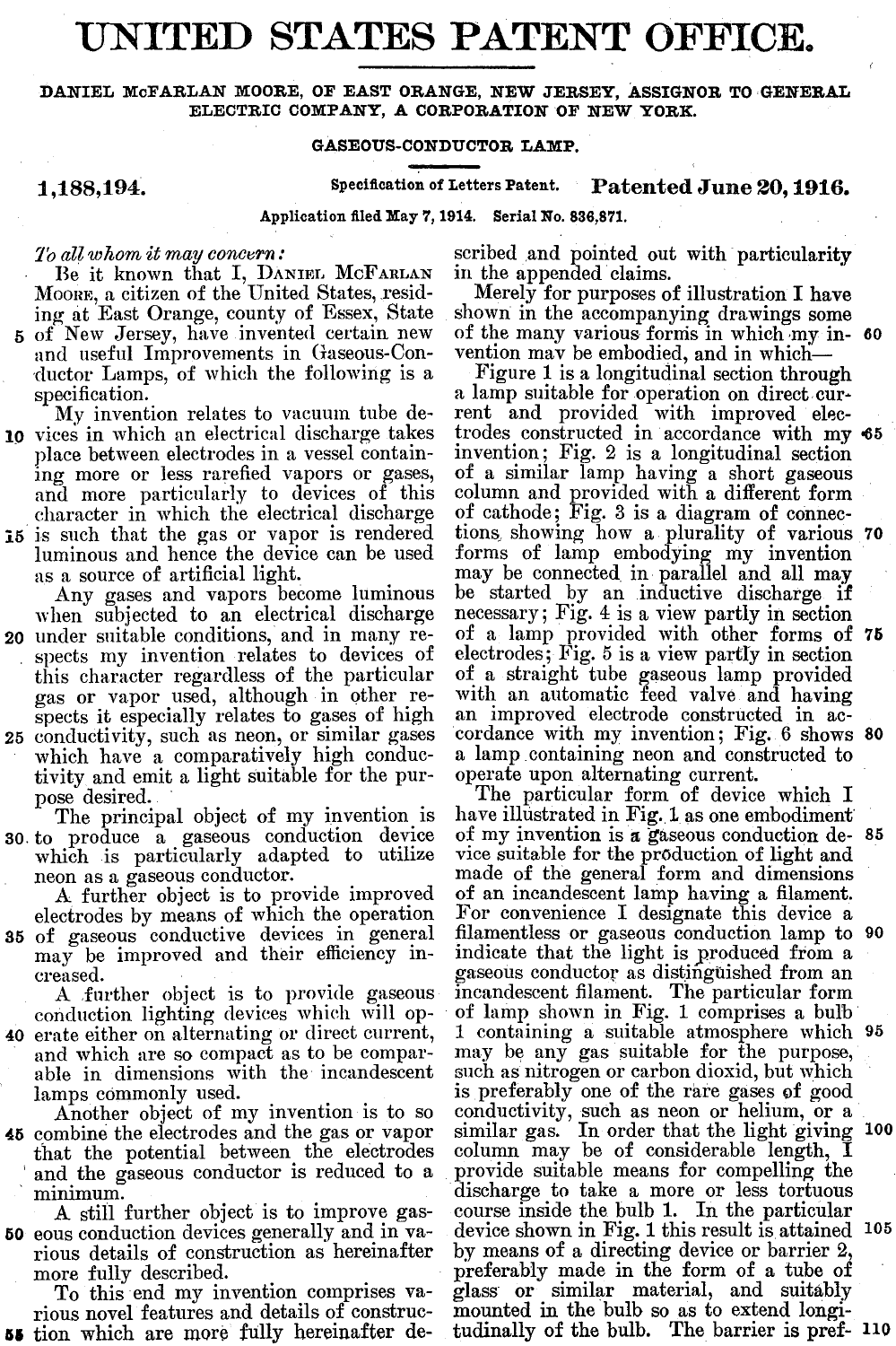erably sealed to the neck of the bulb in such a manner that there is no communication between the space inside of the tube 2 and the interior of the bulb except 5 through the open end of the tube.

In accordance with my invention one of the electrodes is mounted outside the tube 2 near the neck of the bulb and the other is mounted inside the tube so that the elec-10 trodes are substantially concentric but are separated by the walls of the tube 2.  $\mathbf{I}$ n devices of this form I usually prefer to make the electrodes of a suitable metal, such as pure aluminum, which does not contain 15 any trace of iron or other deleterious material. Any traces of foreign materials combined with the aluminum tend to cause dark deposits in the tube and to increase the difficulties of exhausting it. I have 20 found that these difficulties are eliminated if the aluminum is really pure. One of the electrodes, preferably the anode 3, is mounted outside of the tube 2 near the neck of the bulb. The other electrode or cathode 4 is 25 mounted inside the tube 2 and comprises a chamber of some suitable metal such as pure aluminum. This chamber contains some material 5 which will decrease the resistance to the passage of current between the gaseous **30** conductor and the electrode, and will not appreciably attack the material of the chamber.<br>The electrode material which I prefer to use

- in the aluminum chamber is metallic sodium, or an alloy or mixture containing metallic sodium. The aluminum chamber may 35 be shaped in various ways as long as it acts
- as a container and holds the electrode material in such a manner that the material is in contact with the gaseous conductor of 40 the lamp. The particular cathode shown is
- provided with a reëntrant tube 6 which prevents spilling of the metallic sodium 5 when the lamp is moved while the sodium is very hot, and also provides an orifice for exposing the sodium to the gas in the lamp.
- Usually the sodium remains in the aluminum cup because of its adhesion to the aluminum, and the reentrant tube 6 guards only against accidental spilling of the so-
- 50 dium. Both electrodes are connected by leading in wires 7 to the base 8 or to other suitable means by which current is supplied to the lamp. I have found it convenient to steady the electrodes in some suitable way, 55 as, for example, by ribs or spacers 9 engaging the electrodes and preferably formed<br>in the tube 2.

When the lamp is in operation the discharge takes place between the anode 3 and 60 the cathode. The discharge is compelled to traverse the length of the tube 2 and then return, hence the light giving column is long. Owing to the novel construction of the cathode the losses at the electrodes are 65 minimized and consequently the efficiency of

the lamp as a whole is increased. The sodium in the aluminum cup or chamber of the cathode not only improves the running efficiency of the lamp, but facilitates starting it, particularly when the lamp contains 70 neon, which is the gas I prefer to use when high efficiency is desired.

In the particular form of lamp shown in Fig. 2 the bulb 1 contains some suitable gas, such as neon, and is provided with an anode 75 10 consisting of aluminum, iron, tungsten or similar metal. It may be, if desired, cup shaped and contain some suitable material,<br>like metallic sodium. It is preferably so proportioned that a large surface is ex- so posed to the neon. The cathode is mounted near the other end of the bulb in any suitable way, as for example, on the end of a<br>pedestal 11. It may be constructed, if de-<br>sired, of aluminum and metallic sodium, 85 like the cathode 4 shown in Fig. 1. In the particular form shown in Fig. 2 the negative electrode is constructed of some refracmaterial 12, such as boron nitrid,  $_{\rm tory}$ pressed refractory oxids of calcium, zir- 90 conium, thorium, or similar material, and has one or more constricted passages or openings 13 which lead from the exposed end of the electrode to a piece of metal 14, preferably some refractory metal, such as 95 tungsten, connected to the terminal of the The material 12 should be a poor lamp. conductor of heat and preferably very refractory so that the discharge through the constricted passage 13 will heat the small 100 body of gas inclosed in the passage to a high temperature and thus in turn heat the walls of the passage. This high localized heating facilitates the transfer of current between the electrode and the gaseous conduc- 105 tor and in conjunction with neon makes the lamp a very efficient light producing device.

In exhausting gaseous conduction lamps, and particularly those constructed to embody my invention, all traces of foreign 110 gases should be removed so that when completed the lamp will contain only the<br>gaseous conductor which is to be used. This is particularly important where the lamps contain neon as the gaseous conductor. It 115 is therefore desirable that the lamps be thoroughly heated and exhausted and that by repeated admission and exhausting of a suitable gas all impurities and occluded gases be washed out of the lamp so that 120 when the neon is finally admitted no deleterious foreign gases will mix with it and im-<br>pair its efficiency. In some cases it may be advisable to wash out the lamp once or twice with neon before finally sealing the lamp off 125 from the pumps, even though the lamp has previously been washed out a number of times with some suitable gas such as nitrogen for the purpose of getting rid of the water vapor and occluded gases driven out of the 130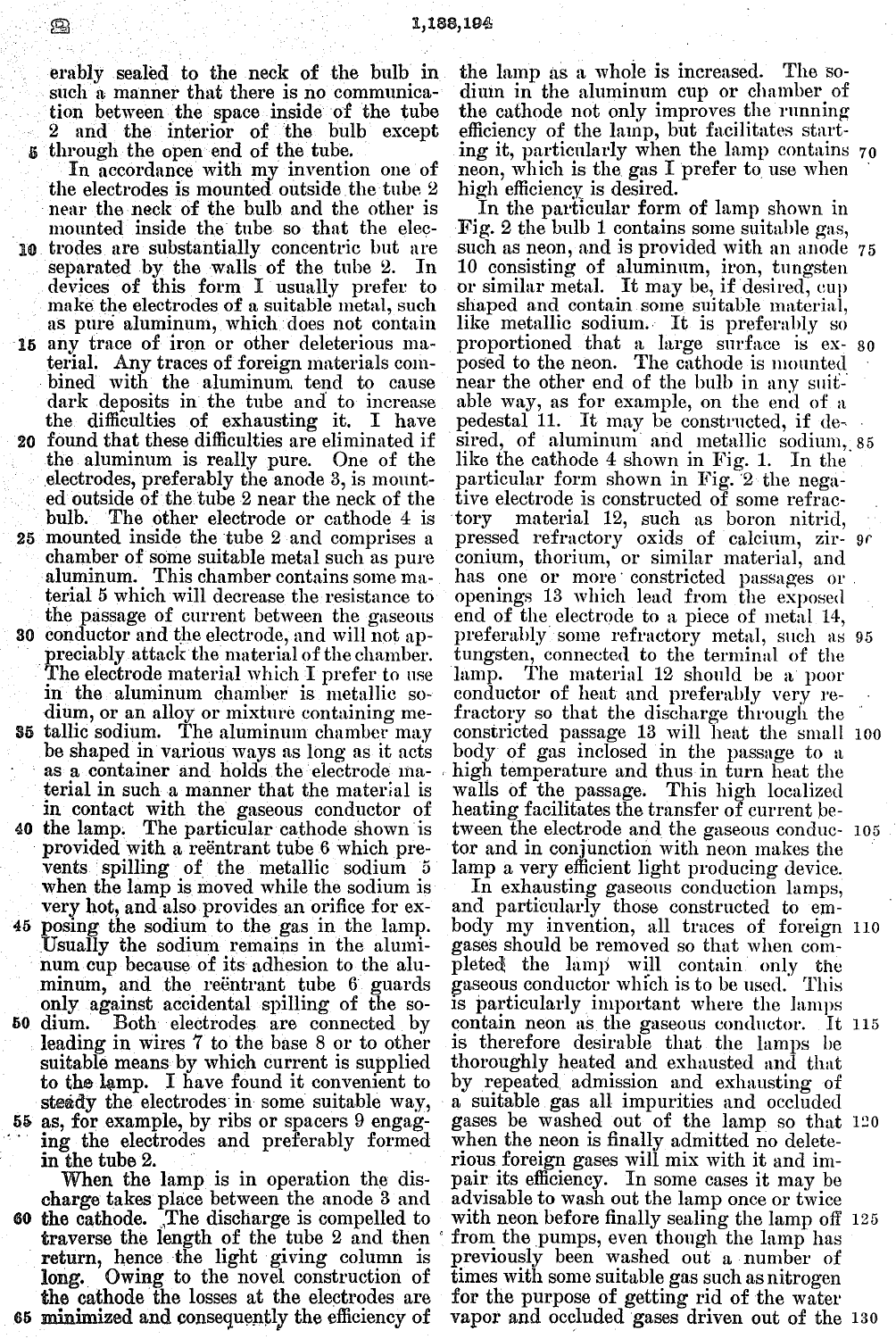electrodes and the walls of the tube by heat. If the lamp is to be operated with nitrogen, for esample, instead of neon, the washing will be repeated a number of times

**5** with nitrogen until only pure nitrogen remains in the lamp at the proper pressure, whereupon the lamp is sealed off from the pump.<br>The losses in a gaseous conduction device

- **10** are the result of the necessity of the electric current changing the medium through which is passes. In general, if the current passes through a solid to a liquid, and thence to the gaseous conductor, the loss
- 15 is less than if the current passes immediately from the solid conductor into the gaseous conductor. This is pnrticularly the case if the solid conductor is cold, and the gaseous conductor is hot, as it must be while
- 20 the lamp is running. In accordance with my invention a vapor may be generated near the solid conductor to cause the conditions adjacent the solid conductor to be such that flow of current into the gaseous conductor
- 25 is facilitated. Where the vapor is generated from a refractory material I prefer a construction, such ns that shown in Pig. 4, comprising a funnel 34 with a constricted vent or orifice 35 opening into a receptacle
- 30 33. Both the funnel and the receptacle are made of very refractory insulating material, such as fused silica. In many cases I construct the evacuated envelop of fused silica, particularly where neon is used as the gase-
- 35 ous conductor, and thereby secure longer life, greater intensity of current flow and higher efficiency, and in general improve the neon lamp. In the receptacle 33 I place the vaporizable electrode material 36, which
- 40 may be metallic sodium, or a mixture containing sodium, as for example a mixture of approximately 65% sodium, 30% mercury, and *5%* potassium, or may be a more refractory electrode material, such as car-
- 45 bon in such a condition that carbon vapor will be generated when the lamp is in operation at a suitable current density. The current flow is so concentrated on the electrode material in the receptacle 33 that an
- 50 atmosphere containing suitable vapor is generated in the receptacle 33 and facilitates the transfer of current, thereby increasing the efficiency of the lamp. The shape of the receptacle 33 and the con-
- 55 stricted orifice prevents the vapor in the receptacle passing out into the lamp to any great extent.

Gaseous conduction devices constructed in accordance with my invention, and espe-60 cially those containing neon, will operate in parallel and will start on voltages substantially the same as or only slightly above the normal operating voltage. In some cases it may be desirable to provide means 65 for momentarily impressing a higher voltage upon the circuit to insure the starting of all the lamps. One way of showing thls is shown diagrammatically in Fig. 3, in which the circuit containing a reactance 24 is provided with a circuit Interrupting de- **70**  vice 25 connected in parallel with the lamps, which may be of the various types shown in the drawings as examples of embodiments of my invention. This circuit interrupting device 25 may be a quick break switch  $75$ or any other simllar device by means of which potential upon the circuit may be momentarily raised for the purpose of starting the lamps connected to the circuit In parallel. 80

In many cases it is desirable to operate lamps upon an alternating current system, and by my invention I provide gaseous conduction lamps which will so operate. One form of such a lamp is shown in Fig. 4, in 85 which the bulb 28 containing neon or other gas of good conductivity is provided with a central tube 29 similar to the tube 2 of the lamp shown in Fig. 1. In addition to the electrode above described suitable elec- go trodes 30 are mounted outside of the central tube 29. These electrodes are made in the !form of aluminum chambers provided with small orifices **31** and containing a vaporizable material 32 such as metallic sodium, 95 which facilitates the flow of current between the electrode and the gaseous column. As indicated diagrammatically, the lamp may be operated from an ordinary alternating current circuit through a trans- loo former of the usual type.

Where it is desired that the tube have a very long life, provision must be made for automatically adding more neon as the original charge is consumed. **A** suitable 105 arrangement for doing this is shown in Fig. 5, in which the tube 51 is provided with an aluminum electrode 52, and an electrode 58 of sodium or of cups 49 formed of aluminum and containing metallic sodium 50. By 110 means of an automatic electromagnetic feed valve 53 constructed in accordance with my Patent 1,032,927, issued July 16, 1912, small amounts of neon may be automatically admitted to the tube from a reservoir or sup- 11: ply tank 54. In some cases it may be advantageous to so arrange the device that the valve is supplied with neon only at the will of the operator, so that the operator can take precautions to insure the purity of 120 the neon fed to the tube, although the amount fed is controlled automatically by the valve. This result may be accomplished in many different ways, as for example by means of the valve 55 controlling the outlet 125 of the tank 54 and the valve 56 which controls the flow of neon to the automatic feed valve 53. A purifier 57 of some suitable design is attached to the feeding system and may, for example, consist of a glass chamber con- **130**